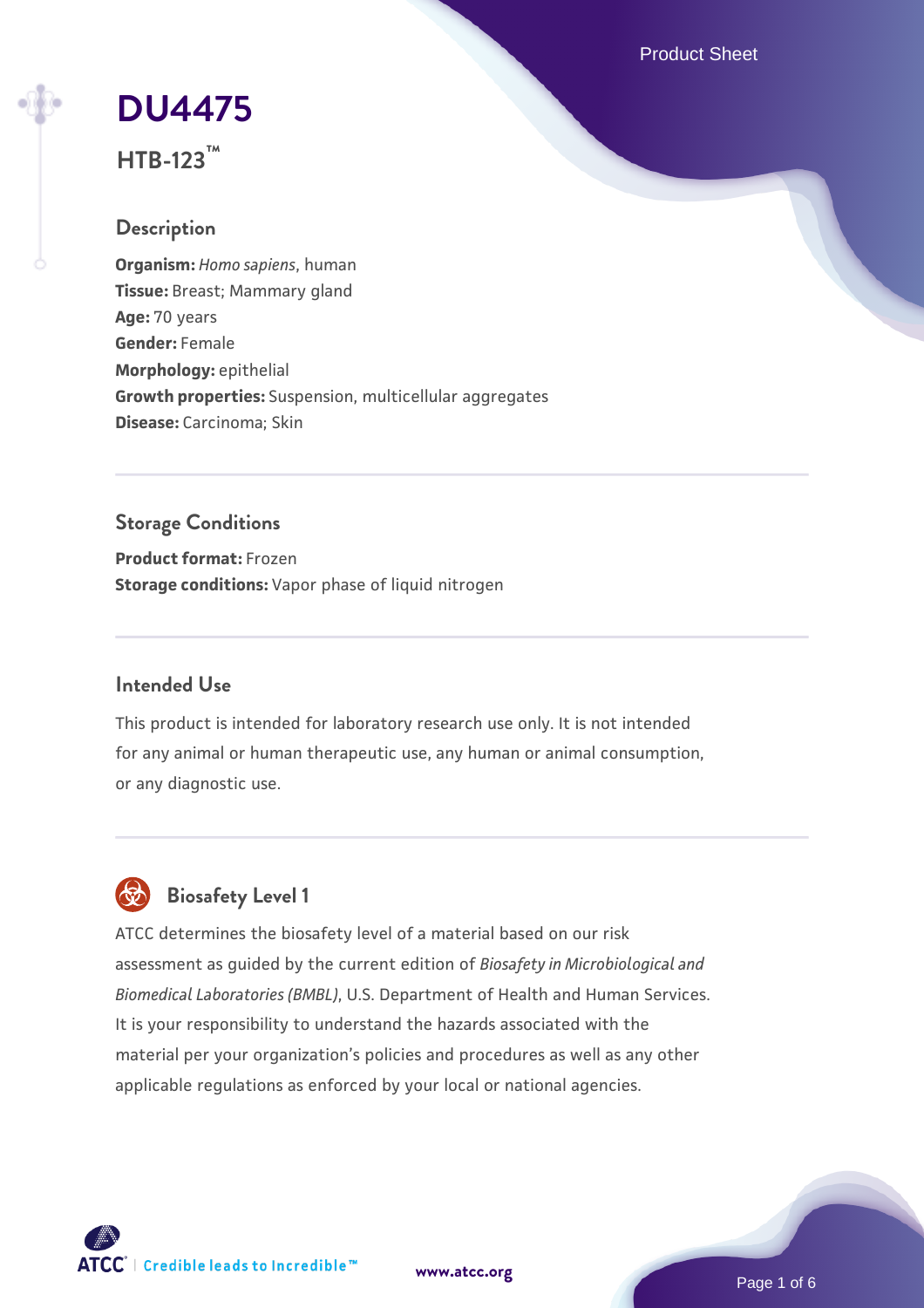ATCC highly recommends that appropriate personal protective equipment is always used when handling vials. For cultures that require storage in liquid nitrogen, it is important to note that some vials may leak when submersed in liquid nitrogen and will slowly fill with liquid nitrogen. Upon thawing, the conversion of the liquid nitrogen back to its gas phase may result in the vial exploding or blowing off its cap with dangerous force creating flying debris. Unless necessary, ATCC recommends that these cultures be stored in the vapor phase of liquid nitrogen rather than submersed in liquid nitrogen.

## **Certificate of Analysis**

For batch-specific test results, refer to the applicable certificate of analysis that can be found at www.atcc.org.

## **Growth Conditions**

**Temperature:** 37°C

## **Handling Procedures**

#### **Unpacking and storage instructions:**

- 1. Check all containers for leakage or breakage.
- 2. Remove the frozen cells from the dry ice packaging and immediately place the cells at a temperature below -130°C, preferably in liquid nitrogen vapor, until ready for use.

**Complete medium:** The base medium for this cell line is ATCC-formulated RPMI-1640 Medium, ATCC [30-2001.](https://www.atcc.org/Products/All/30-2001.aspx) To make the complete growth medium, add the following components to the base medium: fetal bovine serum (ATCC

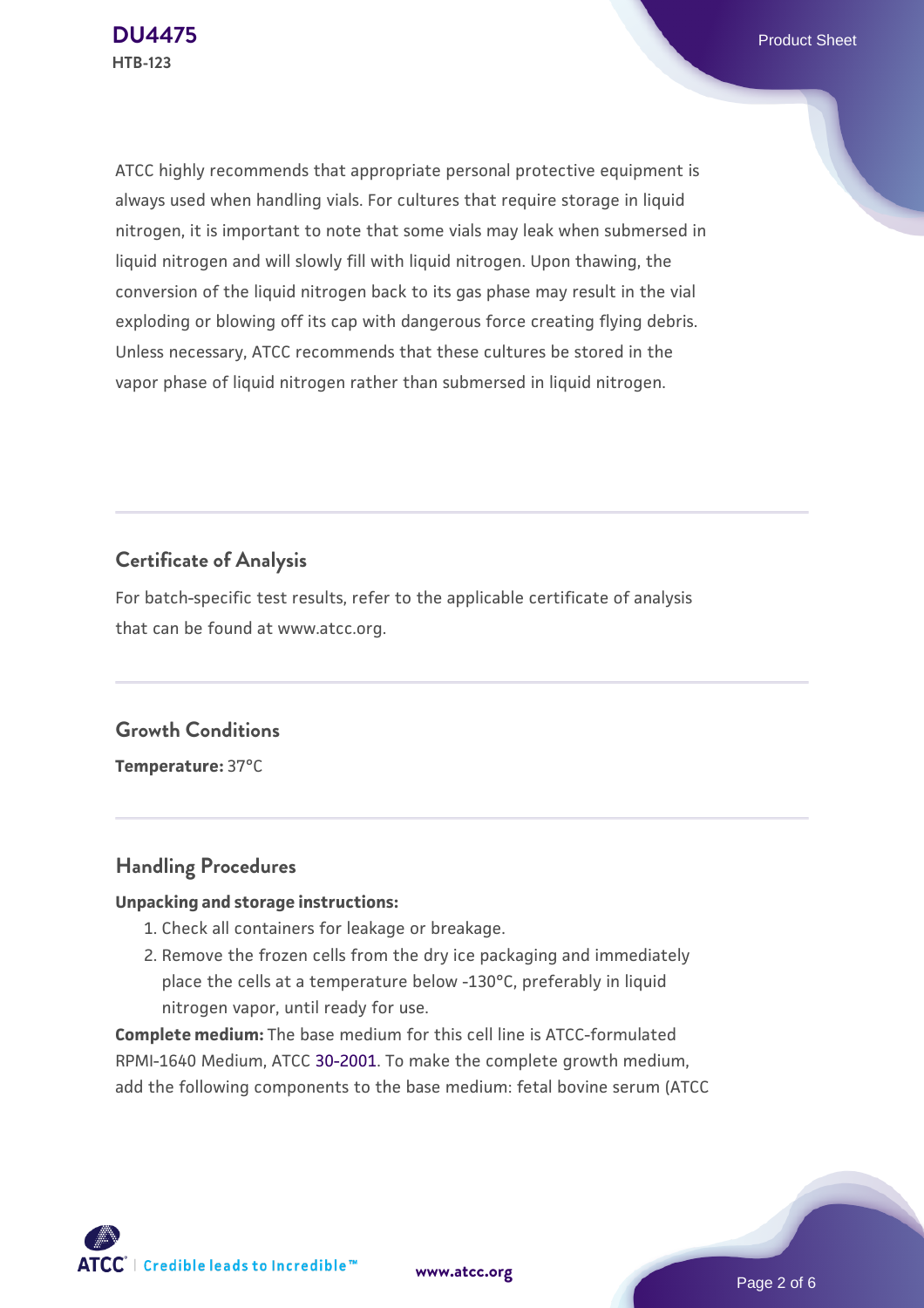#### [30-2020\)](https://www.atcc.org/Products/All/30-2020.aspx) to a final concentration of 10%.

**Handling Procedure:** To insure the highest level of viability, thaw the vial and initiate the culture as soon as possible upon receipt. If upon arrival, continued storage of the frozen culture is necessary, it should be stored in liquid nitrogen vapor phase and not at -70°C. Storage at -70°C will result in loss of viability.

- 1. Thaw the vial by gentle agitation in a 37°C water bath. To reduce the possibility of contamination, keep the O-ring and cap out of the water. Thawing should be rapid (approximately 2 minutes).
- 2. Remove the vial from the water bath as soon as the contents are thawed, and decontaminate by dipping in or spraying with 70% ethanol. All of the operations from this point on should be carried out under strict aseptic conditions.
- 3. Transfer the vial contents to a centrifuge tube containing 9.0 mL complete culture medium. and spin at approximately 125 x g for 5 to 7 minutes.
- 4. Resuspend cell pellet with the recommended complete medium (see the specific batch information for the culture recommended dilution ratio), and dispense into a 25  $\text{cm}^2$  or a 75  $\text{cm}^2$  culture flask. It is important to avoid excessive alkalinity of the medium during recovery of the cells. It is suggested that, prior to the addition of the vial contents, the culture vessel containing the complete growth medium be placed into the incubator for at least 15 minutes to allow the medium to reach its normal pH (7.0 to 7.6).
- 5. Incubate the culture at 37°C in a suitable incubator. A 5% CO<sub>2</sub> in air atmosphere is recommended if using the medium described on this product.

#### **Subculturing procedure:**

Cultures can be maintained by addition or replacement of fresh medium. Establish new cultures at 2 X 10<sup>5</sup> cells/mL and maintain at between  $10^5$  and  $10^6$  cells/mL.

**Medium Renewal:** 2 to 3 times per week

**Reagents for cryopreservation:** Complete growth medium supplemented with 5% (v/v) DMSO (ATCC 4-X)

**Material Citation**

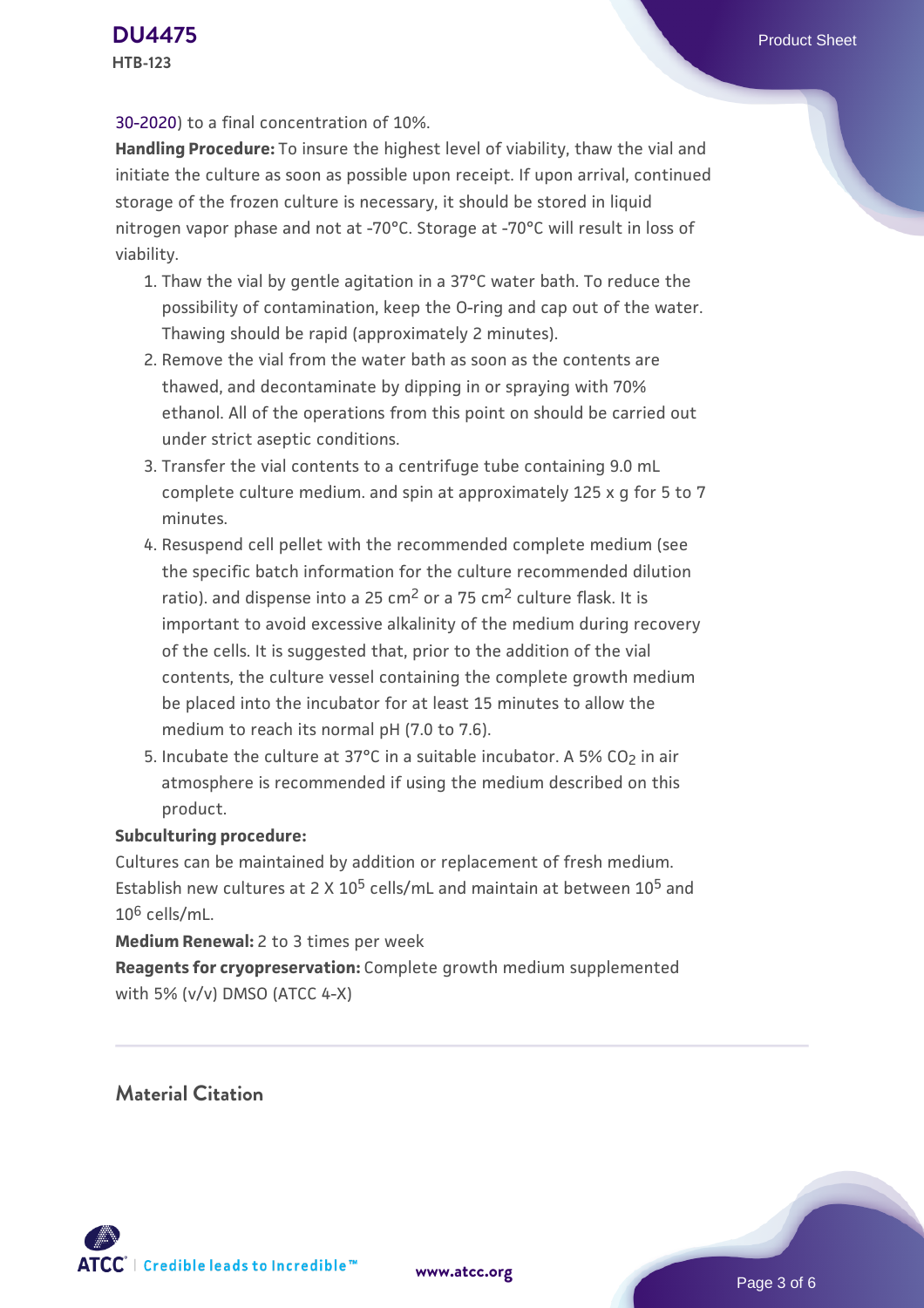### **[DU4475](https://www.atcc.org/products/htb-123)** Product Sheet **HTB-123**

If use of this material results in a scientific publication, please cite the material in the following manner: DU4475 (ATCC HTB-123)

## **References**

References and other information relating to this material are available at www.atcc.org.

## **Warranty**

The product is provided 'AS IS' and the viability of  $ATCC<sup>®</sup>$  products is warranted for 30 days from the date of shipment, provided that the customer has stored and handled the product according to the information included on the product information sheet, website, and Certificate of Analysis. For living cultures, ATCC lists the media formulation and reagents that have been found to be effective for the product. While other unspecified media and reagents may also produce satisfactory results, a change in the ATCC and/or depositor-recommended protocols may affect the recovery, growth, and/or function of the product. If an alternative medium formulation or reagent is used, the ATCC warranty for viability is no longer valid. Except as expressly set forth herein, no other warranties of any kind are provided, express or implied, including, but not limited to, any implied warranties of merchantability, fitness for a particular purpose, manufacture according to cGMP standards, typicality, safety, accuracy, and/or noninfringement.

## **Disclaimers**

This product is intended for laboratory research use only. It is not intended for any animal or human therapeutic use, any human or animal consumption,



**[www.atcc.org](http://www.atcc.org)**

Page 4 of 6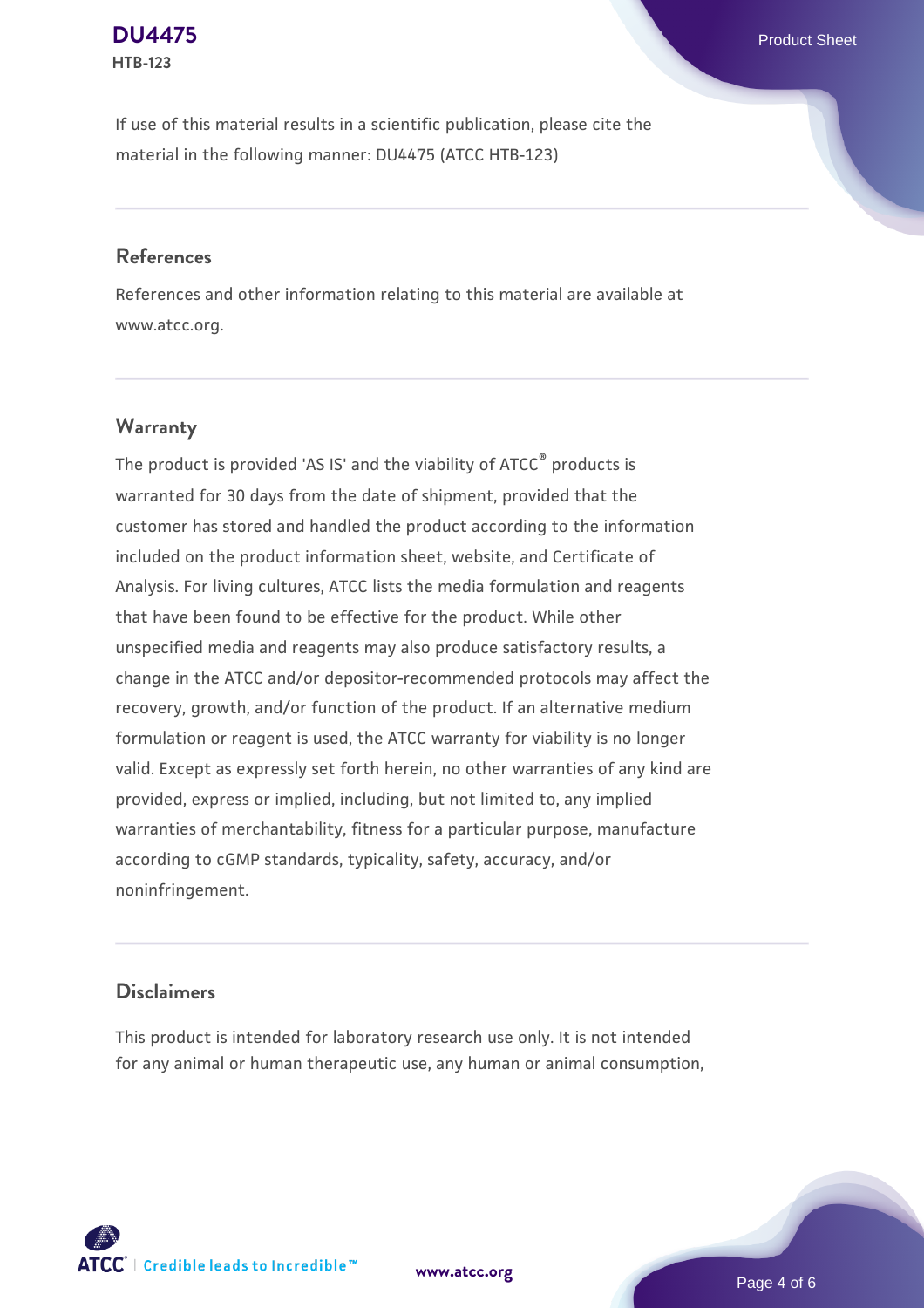or any diagnostic use. Any proposed commercial use is prohibited without a license from ATCC.

While ATCC uses reasonable efforts to include accurate and up-to-date information on this product sheet, ATCC makes no warranties or representations as to its accuracy. Citations from scientific literature and patents are provided for informational purposes only. ATCC does not warrant that such information has been confirmed to be accurate or complete and the customer bears the sole responsibility of confirming the accuracy and completeness of any such information.

This product is sent on the condition that the customer is responsible for and assumes all risk and responsibility in connection with the receipt, handling, storage, disposal, and use of the ATCC product including without limitation taking all appropriate safety and handling precautions to minimize health or environmental risk. As a condition of receiving the material, the customer agrees that any activity undertaken with the ATCC product and any progeny or modifications will be conducted in compliance with all applicable laws, regulations, and guidelines. This product is provided 'AS IS' with no representations or warranties whatsoever except as expressly set forth herein and in no event shall ATCC, its parents, subsidiaries, directors, officers, agents, employees, assigns, successors, and affiliates be liable for indirect, special, incidental, or consequential damages of any kind in connection with or arising out of the customer's use of the product. While reasonable effort is made to ensure authenticity and reliability of materials on deposit, ATCC is not liable for damages arising from the misidentification or misrepresentation of such materials.

Please see the material transfer agreement (MTA) for further details regarding the use of this product. The MTA is available at www.atcc.org.

## **Copyright and Trademark Information**

© ATCC 2021. All rights reserved.

ATCC is a registered trademark of the American Type Culture Collection.



**[www.atcc.org](http://www.atcc.org)**